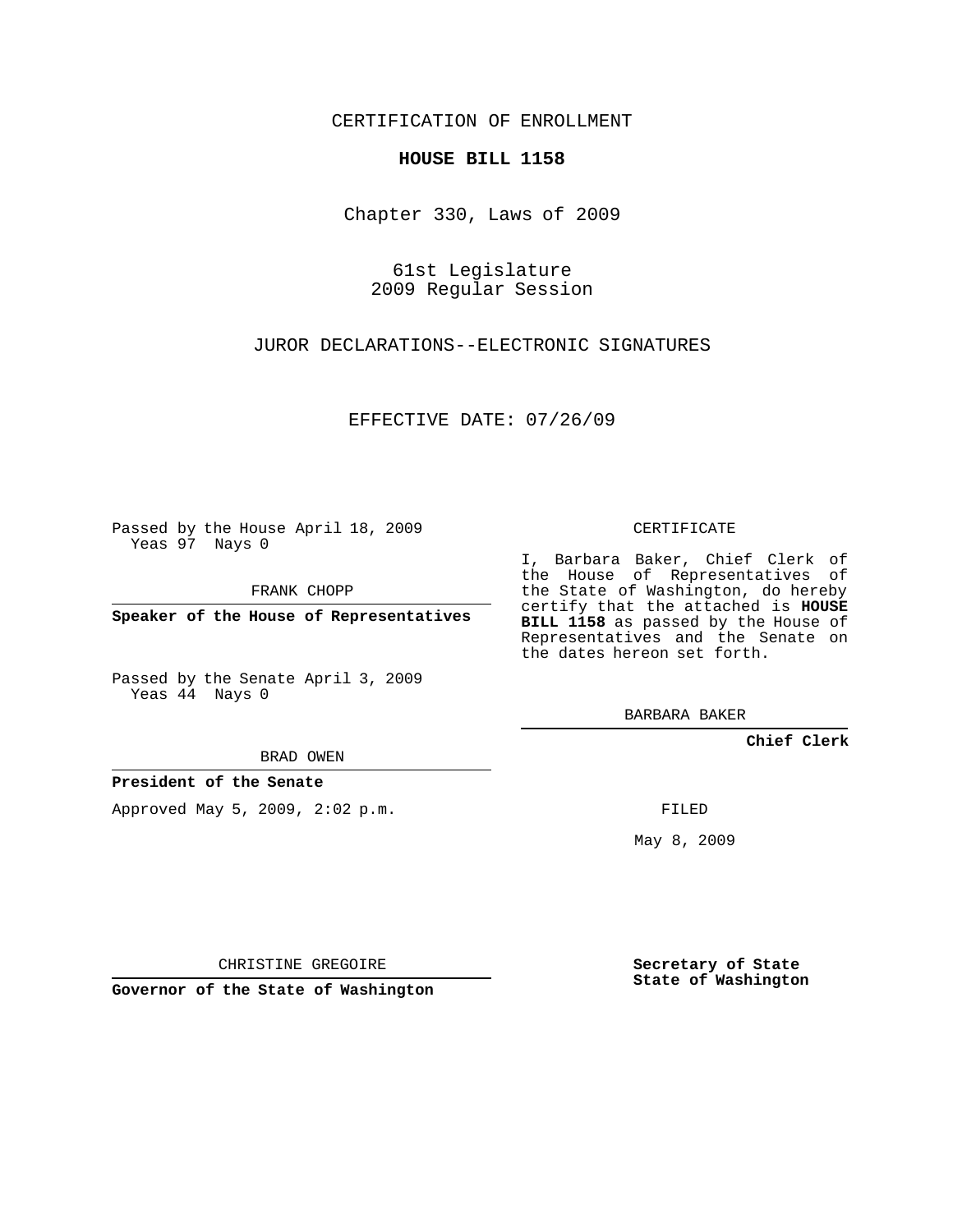# **HOUSE BILL 1158** \_\_\_\_\_\_\_\_\_\_\_\_\_\_\_\_\_\_\_\_\_\_\_\_\_\_\_\_\_\_\_\_\_\_\_\_\_\_\_\_\_\_\_\_\_

\_\_\_\_\_\_\_\_\_\_\_\_\_\_\_\_\_\_\_\_\_\_\_\_\_\_\_\_\_\_\_\_\_\_\_\_\_\_\_\_\_\_\_\_\_

### AS AMENDED BY THE SENATE

Passed Legislature - 2009 Regular Session

# **State of Washington 61st Legislature 2009 Regular Session**

**By** Representatives Goodman, Rodne, Pedersen, Warnick, and Klippert; by request of Board For Judicial Administration

Read first time 01/14/09. Referred to Committee on Judiciary.

1 AN ACT Relating to electronic signatures for juror declarations; 2 and amending RCW 2.36.072.

3 BE IT ENACTED BY THE LEGISLATURE OF THE STATE OF WASHINGTON:

 4 **Sec. 1.** RCW 2.36.072 and 1993 c 408 s 9 are each amended to read 5 as follows:

 (1) Each court shall establish a means to preliminarily determine 7 by a written <u>or electronic</u> declaration signed under penalty of perjury by the person summoned, the qualifications set forth in RCW 2.36.070 of each person summoned for jury duty prior to their appearance at the court to which they are summoned to serve.

11 (2) An electronic signature may be used in lieu of a written 12 signature.

13 (3) "Electronic signature" means an electric sound, symbol, or 14 process attached to or logically associated with a document and 15 executed or adopted by a person with the intent to sign the document.

 $(4)$  Upon receipt by the summoning court of a written declaration stating that a declarant does not meet the qualifications set forth in RCW 2.36.070, that declarant shall be excused from appearing in response to the summons. If a person summoned to appear for jury duty